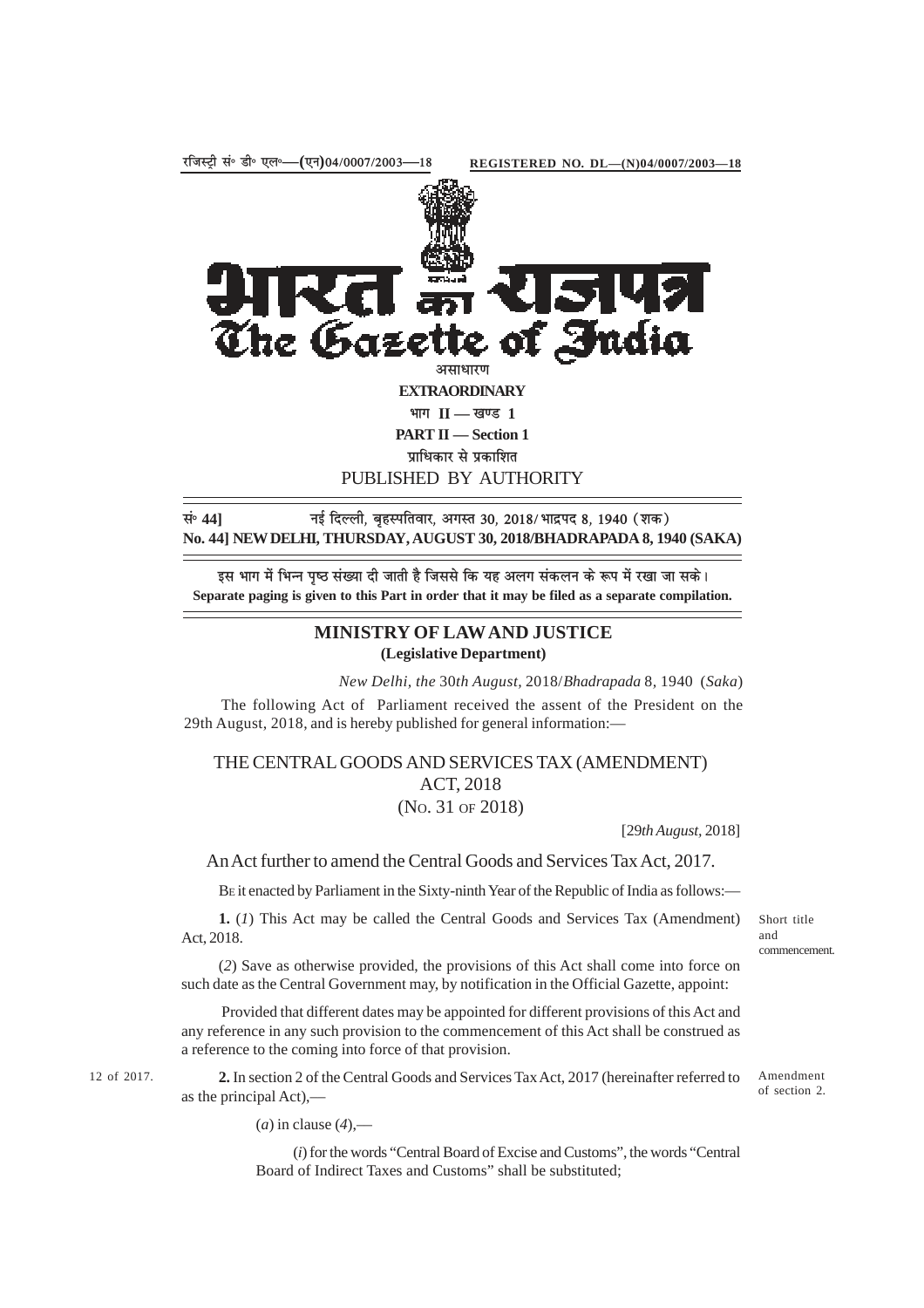. (*ii*) for the words "the Appellate Authority and the Appellate Tribunal", the words, brackets and figures "the Appellate Authority, the Appellate Tribunal and the Authority referred to in sub-section (*2*) of section 171" shall be substituted; (*b*) in clause (*17*), for sub-clause (*h*), the following sub-clause shall be substituted, namely:— "(*h*) activities of a race club including by way of totalisator or a license to book maker or activities of a licensed book maker in such club; and"; *(c*) clause (*18*) shall be omitted; (*d*) in clause (*35*), for the word, brackets and letter "clause (*c*)", the word, brackets and letter "clause (*b*)" shall be substituted; (*e*) in clause (*69*), in sub-clause (*f),* after the word and figures "article 371", the words, figures and letter "and article 371J" shall be inserted; (*f*) in clause (*102*), the following *Explanation* shall be inserted, namely:–– '*Explanation*.––For the removal of doubts, it is hereby clarified that the expression "services" includes facilitating or arranging transactions in securities:'. **3.** In section 7 of the principal Act, with effect from the 1st day of July, 2017,––  $(a)$  in sub-section  $(I)$ , — (*i*) in clause (*b*), after the words "or furtherance of business;", the word "and" shall be inserted and shall always be deemed to have been inserted; (*ii*) in clause (*c*), after the words "a consideration", the word "and" shall be omitted and shall always be deemed to have been omitted; (*iii*) clause (*d*) shall be omitted and shall always be deemed to have been omitted; (*b*) after sub-section (*1*), the following sub-section shall be inserted and shall always be deemed to have been inserted, namely:–– "(*1A*) where certain activities or transactions constitute a supply in accordance with the provisions of sub-section  $(I)$ , they shall be treated either as supply of goods or supply of services as referred to in Schedule II."; (*c*) in sub-section (*3*), for the words, brackets and figures "sub-sections (*1*) and (*2*)", the words, brackets, figures and letter "sub-sections (*1*), (*1A*) and (*2*)" shall be substituted. **4.** In section 9 of the principal Act, for sub-section (*4*), the following sub-section shall be substituted, namely:–– "(*4*) The Government may, on the recommendations of the Council, by notification, specify a class of registered persons who shall, in respect of supply of specified categories of goods or services or both received from an unregistered supplier, pay the tax on reverse charge basis as the recipient of such supply of goods or services or both, and all the provisions of this Act shall apply to such recipient as if he is the person liable for paying the tax in relation to such supply of goods or services or both.". **5.** In section 10 of the principal Act,—  $(a)$  in sub-section  $(I)$  — Amendment of section 7. Amendment of section 9. Amendment of section 10.

(*i*) for the words "in lieu of the tax payable by him, an amount calculated at such rate", the words, brackets and figures "in lieu of the tax payable by him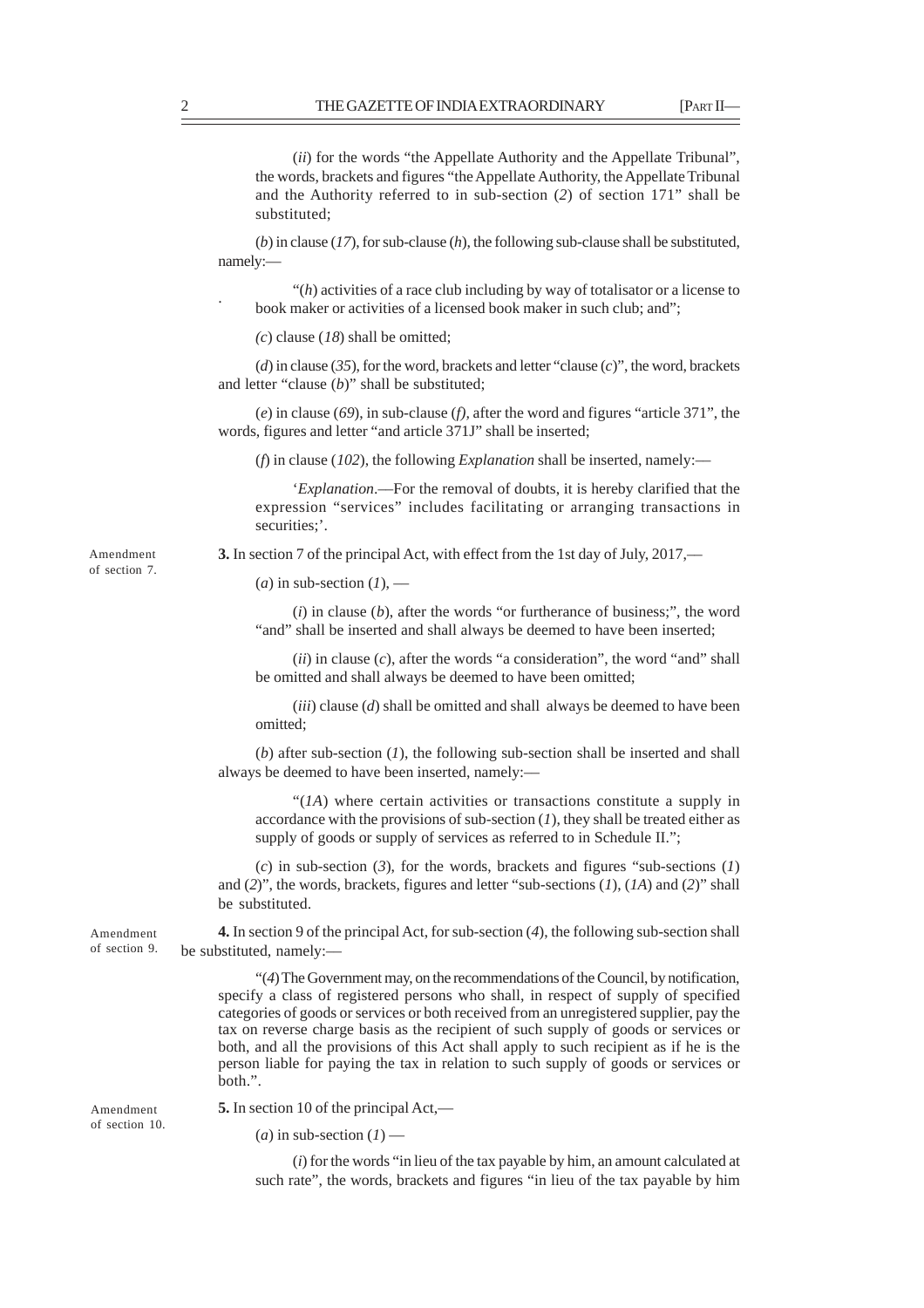under sub-section (*1*) of section 9, an amount of tax calculated at such rate" shall be substituted;

(*ii*) in the proviso, for the words "one crore rupees", the words "one crore and fifty lakh rupees" shall be substituted;

(*iii*) after the proviso, the following proviso shall be inserted, namely:—

"Provided further that a person who opts to pay tax under clause (*a*) or clause (*b*) or clause (*c*) may supply services (other than those referred to in clause (*b*) of paragraph 6 of Schedule II), of value not exceeding ten per cent. of turnover in a State or Union territory in the preceding financial year or five lakh rupees, whichever is higher.";

(*b*) in sub-section (*2*), for clause (*a*), the following clause shall be substituted, namely:––

" $(a)$  save as provided in sub-section  $(I)$ , he is not engaged in the supply of services;".

**6.** In section 12 of the principal Act, in sub-section (*2*), in clause (*a*), the words, brackets and figure "sub-section (*1*) of " shall be omitted.

**7.** In section 13 of the principal Act, in sub-section (*2*), the words, brackets and figure "sub-section (2) of " occurring at both the places, shall be omitted.

**8.** In section 16 of the principal Act, in sub-section (*2*),––

(*a*) in clause (*b*), for the *Explanation*, the following *Explanation* shall be substituted, namely:—

*"Explanation.*—For the purposes of this clause, it shall be deemed that the registered person has received the goods or, as the case may be, services––

(*i*) where the goods are delivered by the supplier to a recipient or any other person on the direction of such registered person, whether acting as an agent or otherwise, before or during movement of goods, either by way of transfer of documents of title to goods or otherwise;

(*ii*) where the services are provided by the supplier to any person on the direction of and on account of such registered person.";

(*b*) in clause (*c*), for the word and figures "section 41", the words, figures and letter "section 41 or section 43A" shall be substituted.

**9**. In section 17 of the principal Act,––

(*a*) in sub-section (*3*), the following *Explanation* shall be inserted, namely:––

'*Explanation.—*For the purposes of this sub-section, the expression ''value of exempt supply'' shall not include the value of activities or transactions specified in Schedule III, except those specified in paragraph 5 of the said Schedule.';

(*b*) in sub-section (*5*), for clauses (*a*) and (*b*), the following clauses shall be substituted, namely:—

 "(*a*) motor vehicles for transportation of persons having approved seating capacity of not more than thirteen persons (including the driver), except when they are used for making the following taxable supplies, namely:—

(*A*) further supply of such motor vehicles; or

(*B*) transportation of passengers; or

(*C*) imparting training on driving such motor vehicles;

Amendment of section 17.

Amendment of section 12.

Amendment of section 13.

Amendment of section 16.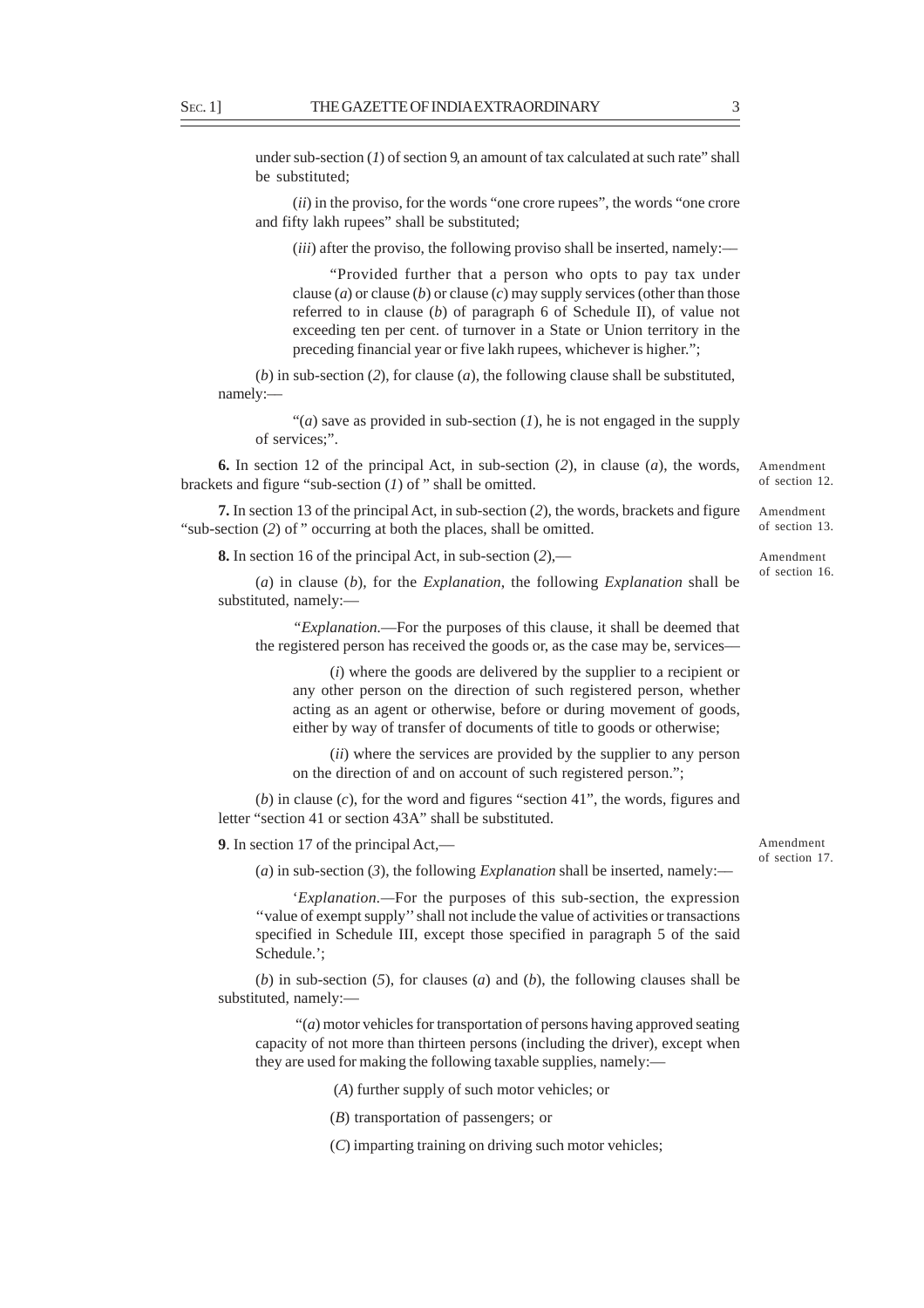(*aa*) vessels and aircraft except when they are used––

- (*i*) for making the following taxable supplies, namely:—
	- (*A*) further supply of such vessels or aircraft; or
	- (*B*) transportation of passengers; or
	- (*C*) imparting training on navigating such vessels; or
	- (*D*) imparting training on flying such aircraft;

(*ii*) for transportation of goods;

(*ab*) services of general insurance, servicing, repair and maintenance in so far as they relate to motor vehicles, vessels or aircraft referred to in clause (*a*) or clause (*aa*):

Provided that the input tax credit in respect of such services shall be available—

(*i*) where the motor vehicles, vessels or aircraft referred to in clause (*a*) or clause (*aa*) are used for the purposes specified therein;

(*ii*) where received by a taxable person engaged—

(*I*) in the manufacture of such motor vehicles, vessels or aircraft; or

(*II*) in the supply of general insurance services in respect of such motor vehicles, vessels or aircraft insured by him;

(*b*) the following supply of goods or services or both—

(*i*) food and beverages, outdoor catering, beauty treatment, health services, cosmetic and plastic surgery, leasing, renting or hiring of motor vehicles, vessels or aircraft referred to in clause (*a*) or clause (*aa*) except when used for the purposes specified therein, life insurance and health insurance:

Provided that the input tax credit in respect of such goods or services or both shall be available where an inward supply of such goods or services or both is used by a registered person for making an outward taxable supply of the same category of goods or services or both or as an element of a taxable composite or mixed supply;

(*ii*) membership of a club, health and fitness centre; and

(*iii*) travel benefits extended to employees on vacation such as leave or home travel concession:

Provided that the input tax credit in respect of such goods or services or both shall be available, where it is obligatory for an employer to provide the same to its employees under any law for the time being in force.".

**10**. In section 20 of the principal Act, in the *Explanation*, in clause (*c*), for the words and figures "under entry 84,", the words, figures and letter "under entries 84 and 92A" shall be substituted.

**11**. In section 22 of the principal Act,––

(*a*) in sub-section (*1*), after the proviso, the following proviso shall be inserted, namely:—

"Provided further that the Government may, at the request of a special category State and on the recommendations of the Council, enhance the aggregate turnover referred to in the first proviso from ten lakh rupees to such amount, not exceeding twenty lakh rupees and subject to such conditions and limitations, as may be so notified.";

of section 20.

Amendment of section 22.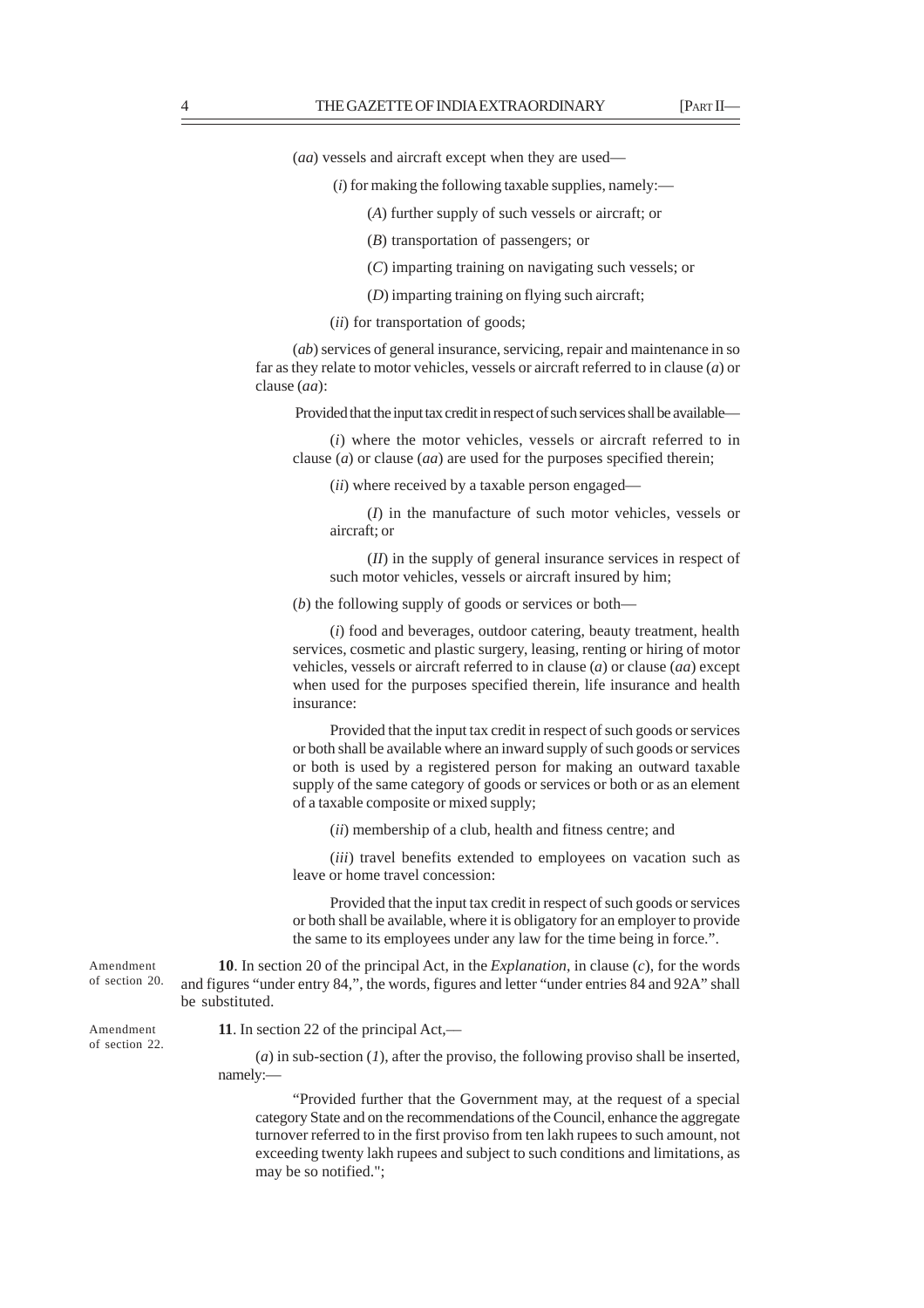(*b*) in the *Explanation*, in clause (*iii*), after the words "State of Jammu and Kashmir", the words "and States of Arunachal Pradesh, Assam, Himachal Pradesh, Meghalaya, Sikkim and Uttarakhand" shall be inserted.".

**12**. In section 24 of the principal Act, in clause (*x*), after the words "commerce operator", the words and figures "who is required to collect tax at source under section 52" shall be inserted.

**13**. In section 25 of the principal Act,––

(*a*) in sub-section (*1*), after the proviso and before the *Explanation*, the following proviso shall be inserted, namely:––

"Provided further that a person having a unit, as defined in the Special Economic Zones Act, 2005, in a Special Economic Zone or being a Special Economic Zone developer shall have to apply for a separate registration, as distinct from his place of business located outside the Special Economic Zone in the same State or Union territory.";

(*b*) in sub-section (*2*), for the proviso, the following proviso shall be substituted, namely:––

"Provided that a person having multiple places of business in a State or Union territory may be granted a separate registration for each such place of business, subject to such conditions as may be prescribed.".

**14**. In section 29 of the principal Act,––

(*a*) in the marginal heading after the word "Cancellation", the words "or suspension" shall be inserted;

(*b*) in sub-section (*1*), after clause (*c*), the following proviso shall be inserted, namely:—

"Provided that during pendency of the proceedings relating to cancellation of registration filed by the registered person, the registration may be suspended for such period and in such manner as may be prescribed.";

(*c*) in sub-section (*2*), after the proviso, the following proviso shall be inserted, namely:—

"Provided further that during pendency of the proceedings relating to cancellation of registration, the proper officer may suspend the registration for such period and in such manner as may be prescribed.".

**15**. In section 34 of the principal Act,––

 $(a)$  in sub-section  $(I)$ ,—

(*i*) for the words "Where a tax invoice has", the words "Where one or more tax invoices have" shall be substituted;

(*ii*) for the words "a credit note", the words "one or more credit notes for supplies made in a financial year" shall be substituted;

(*b*) in sub-section  $(3)$ ,—

(*i*) for the words "Where a tax invoice has", the words "Where one or more tax invoices have" shall be substituted;

(*ii*) for the words "a debit note", the words "one or more debit notes for supplies made in a financial year" shall be substituted.

**16**. In section 35 of the principal Act, in sub-section (*5*), the following proviso shall be inserted, namely:—

"Provided that nothing contained in this sub-section shall apply to any department of the Central Government or a State Government or a local authority, whose books of account are subject to audit by the Comptroller and Auditor-General of India or an auditor appointed for auditing the accounts of local authorities under any law for the time being in force.".

Amendment of section 35.

Amendment of section 34.

Amendment of section 29.

of section 24.

Amendment of section 25.

28 of 2005.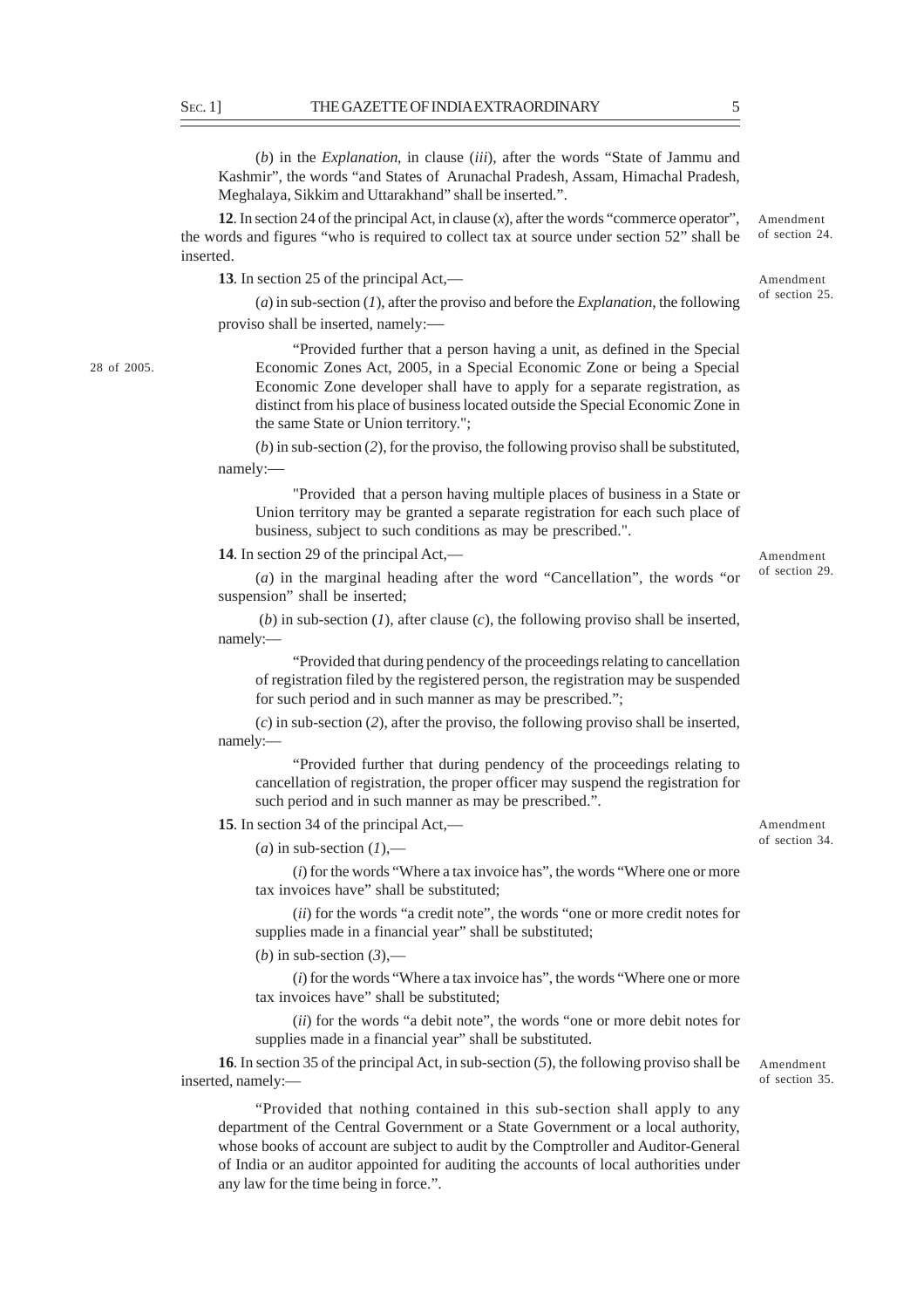Amendment of section 39. **17**. In section 39 of the principal Act,––

## $(a)$  in sub-section  $(I)$ ,—

(*i*) for the words "in such form and manner as may be prescribed", the words "in such form, manner and within such time as may be prescribed" shall be substituted;

(*ii*) the words "on or before the twentieth day of the month succeeding such calendar month or part thereof" shall be omitted;

(*iii*) the following proviso shall be inserted, namely:—

"Provided that the Government may, on the recommendations of the Council, notify certain classes of registered persons who shall furnish return for every quarter or part thereof, subject to such conditions and safeguards as may be specified therein.";

 $(b)$  in sub-section  $(7)$ , the following proviso shall be inserted, namely:—

"Provided that the Government may, on the recommendations of the Council, notify certain classes of registered persons who shall pay to the Government the tax due or part thereof as per the return on or before the last date on which he is required to furnish such return, subject to such conditions and safeguards as may be specified therein.";

(*c*) in sub-section (*9*),––

(*i*) for the words "in the return to be furnished for the month or quarter during which such omission or incorrect particulars are noticed", the words "in such form and manner as may be perscribed" shall be substituted;

(*ii*) in the proviso, for the words "the end of the financial year", the words "the end of the financial year to which such details pertain" shall be substituted.

**18**. After section 43 of the principal Act, the following section shall be inserted, namely:—

section 43A. Procedure for

furnishing return and availing input tax credit.

Insertion of new

"43A. (*1*) Notwithstanding anything contained in sub-section (*2*) of section 16, section 37 or section 38, every registered person shall in the returns furnished under sub-section  $(I)$  of section 39 verify, validate, modify or delete the details of supplies furnished by the suppliers.

(*2*) Notwithstanding anything contained in section 41, section 42 or section 43, the procedure for availing of input tax credit by the recipient and verification thereof shall be such as may be prescribed.

(*3*) The procedure for furnishing the details of outward supplies by the supplier on the common portal, for the purposes of availing input tax credit by the recipient shall be such as may be prescribed.

(*4*) The procedure for availing input tax credit in respect of outward supplies not furnished under sub-section (*3*) shall be such as may be prescribed and such procedure may include the maximum amount of the input tax credit which can be so availed, not exceeding twenty per cent. of the input tax credit available, on the basis of details furnished by the suppliers under the said sub-section.

(*5*) The amount of tax specified in the outward supplies for which the details have been furnished by the supplier under sub-section (*3*) shall be deemed to be the tax payable by him under the provisions of the Act.

(*6*) The supplier and the recipient of a supply shall be jointly and severally liable to pay tax or to pay the input tax credit availed, as the case may be, in relation to outward supplies for which the details have been furnished under sub-section (*3*) or sub-section (*4*) but return thereof has not been furnished.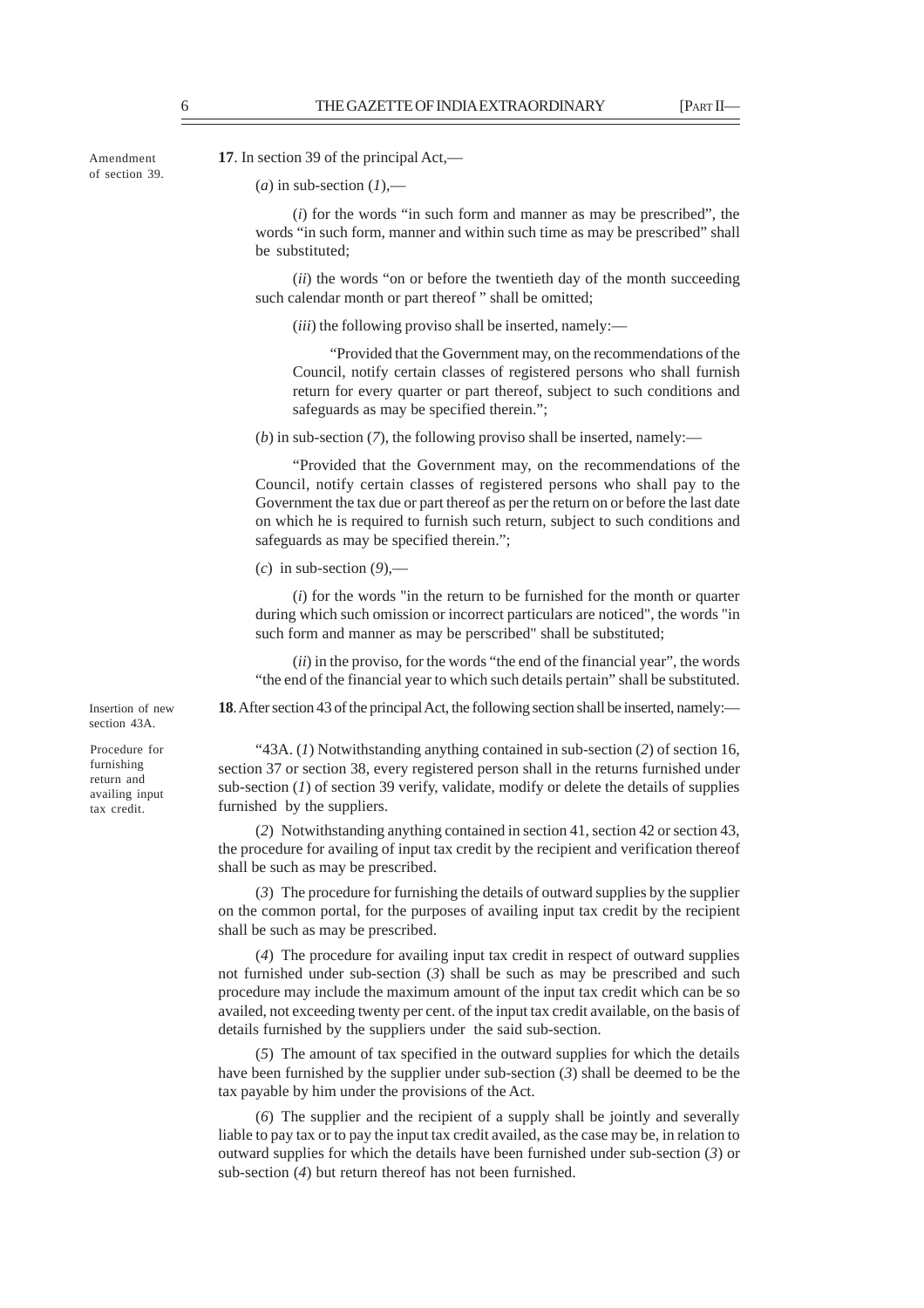(*7*) For the purposes of sub-section (*6*), the recovery shall be made in such manner as may be prescribed and such procedure may provide for non-recovery of an amount of tax or input tax credit wrongly availed not exceeding one thousand rupees.

(*8*) The procedure, safeguards and threshold of the tax amount in relation to outward supplies, the details of which can be furnished under sub-section (*3*) by a registered person,—

(*i*) within six months of taking registration;

(*ii*) who has defaulted in payment of tax and where such default has continued for more than two months from the due date of payment of such defaulted amount,

shall be such as may be prescribed.".

**19**. In section 48 of the principal Act, in sub-section (*2*), after the word and figures "section 45", the words "and to perform such other functions" shall be inserted.

**20**. In section 49 of the principal Act,––

(*a*) in sub-section (*2*), for the word and figures "section 41", the words, figures and letter "section 41 or section 43A" shall be substituted;

(*b*) in sub-section  $(5)$ ,—

 $(i)$  in clause  $(c)$ , the following proviso shall be inserted, namely:—

"Provided that the input tax credit on account of State tax shall be utilised towards payment of integrated tax only where the balance of the input tax credit on account of central tax is not available for payment of integrated tax;";

 $(ii)$  in clause  $(d)$ , the following proviso shall be inserted, namely:—

"Provided that the input tax credit on account of Union territory tax shall be utilised towards payment of integrated tax only where the balance of the input tax credit on account of central tax is not available for payment of integrated tax;".

**21**. After section 49 of the principal Act, the following sections shall be inserted, namely:––

"49A. Notwithstanding anything contained in section 49, the input tax credit on account of central tax, State tax or Union territory tax shall be utilised towards payment of integrated tax, central tax, State tax or Union territory tax, as the case may be, only after the input tax credit available on account of integrated tax has first been utilised fully towards such payment.

49B. Notwithstanding anything contained in this Chapter and subject to the provisions of clause (*e*) and clause (*f*) of sub-section (*5*) of section 49, the Government may, on the recommendations of the Council, prescribe the order and manner of utilisation of the input tax credit on account of integrated tax, central tax, State tax or Union territory tax, as the case may be, towards payment of any such tax.".

**22**. In section 52 of the principal Act, in sub-section (*9*), for the word and figures "section 37", the words and figures "section 37 or section 39" shall be substituted.

**23**. In section 54 of the principal Act,—

(*a*) in sub-section (*8*), in clause (*a*), for the words "zero-rated supplies", the words "export" and "exports" shall respectively be substituted;

(*b*) in the *Explanation*, in clause (*2*),––

Insertion of new sections 49A and 49B.

Utilisation of input tax credit subject to certain conditions.

Order of utilisation of input tax credit.

Amendment of section 52.

Amendment of section 54.

Amendment of section 48.

Amendment of section 49.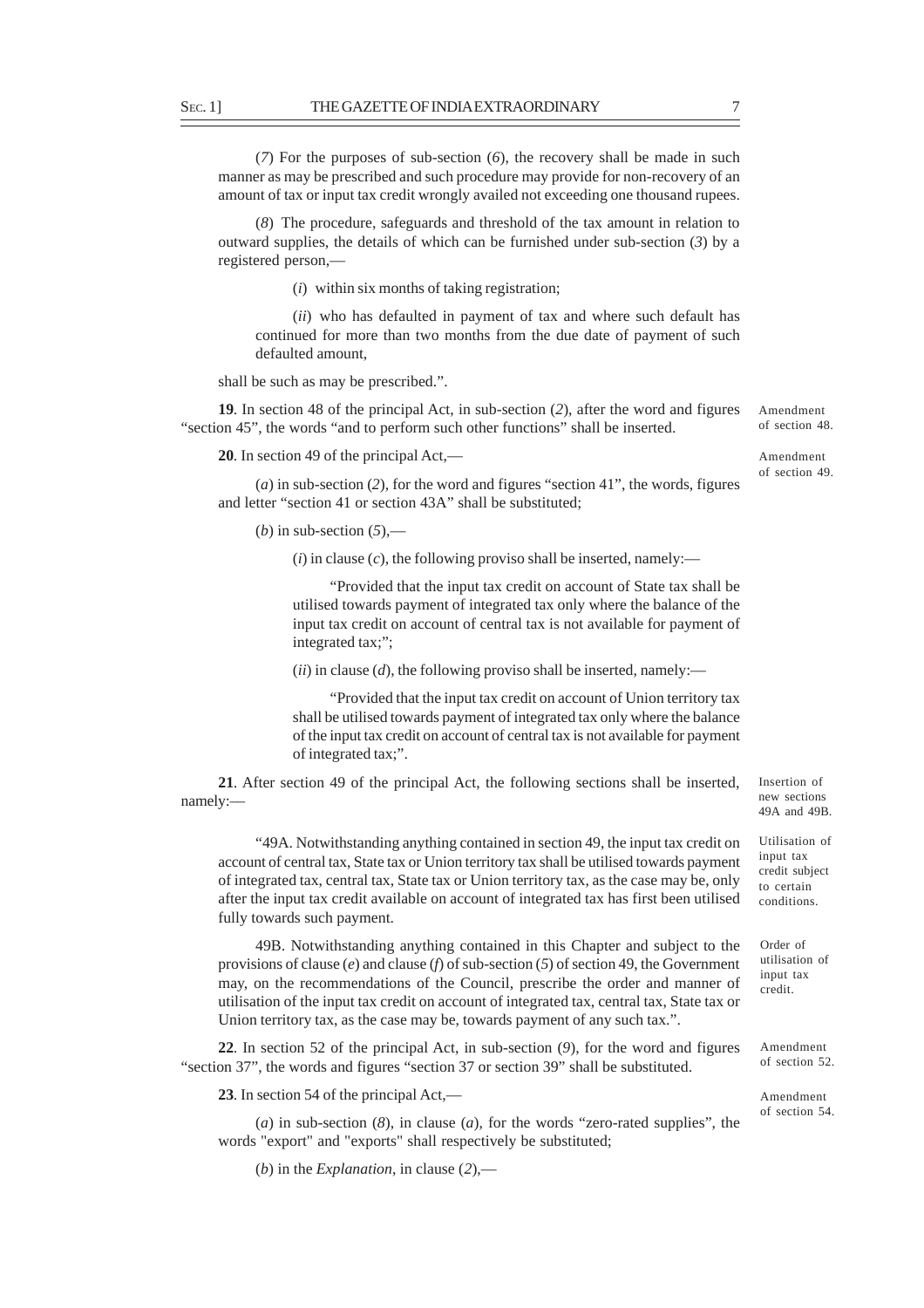(*i*) in sub-clause (*c*), in item (*i*), after the words "foreign exchange", the words "or in Indian rupees wherever permitted by the Reserve Bank of India" shall be inserted; (*ii*) for sub-clause (*e*), the following sub-clause shall be substituted, namely:–– "(*e*) in the case of refund of unutilised input tax credit under clause (*ii*) of the first proviso to sub-section (*3*), the due date for furnishing of return under section 39 for the period in which such claim for refund arises;". **24**. In section 79 of the principal Act, after sub-section (*4*), the following *Explanation* shall be inserted, namely:— '*Explanation*.––For the purposes of this section, the word person shall include "distinct persons" as referred to in sub-section (*4*) or, as the case may be, sub-section (*5*) of section 25.'. **25**. In section 107 of the principal Act, in sub-section (*6*), in clause (*b*), after the words "arising from the said order,", the words "subject to a maximum of twenty-five crore rupees," shall be inserted. **26**. In section 112 of the principal Act, in sub-section (*8*), in clause (*b*), after the words "arising from the said order," the words "subject to a maximum of fifty crore rupees," shall be inserted. **27**. In section 129 of the principal Act, in sub-section (*6*), for the words "seven days", the words "fourteen days" shall be substituted. **28**. In section 140 of the principal Act, with effect from the 1st day of July, 2017,–– (*a*) in sub-section (*1*), after the letters and word "CENVAT credit", the words "of eligible duties" shall be inserted and shall always be deemed to have been inserted; (*b*) in the *Explanation* 1— (*i*) for the word, brackets and figures "sub-sections (*3*), (*4*)", the word, brackets and figures "sub-sections (*1*), (*3*), (*4*)" shall be substituted and shall always be deemed to have been substituted; (*ii*) clause (*iv*) shall be omitted and shall always be deemed to have been omitted; (*c*) in the *Explanation* 2— (*i*) for the word, brackets and figure "sub-section (*5*)", the words, brackets and figures "sub-sections (*1*) and (*5*)" shall be substituted and shall always be deemed to have been substituted; (*ii*) clause (*iv*) shall be omitted and shall always be deemed to have been omitted; (*d*) after *Explanation* 2 as so amended, the following *Explanation* shall be inserted and shall always be deemed to have been inserted, namely:— *'Explanation* 3.—For removal of doubts, it is hereby clarified that the expression "eligible duties and taxes" excludes any cess which has not been specified in *Explanation* 1 or *Explanation* 2 and any cess which is collected as additional duty of customs under sub-section (*1*) of section 3 of the Customs Tariff Act, 1975.'. Amendment of section 79. Amendment of section 107. Amendment of section 112. Amendment of section 129. Amendment of section 140.

51 of 1975.